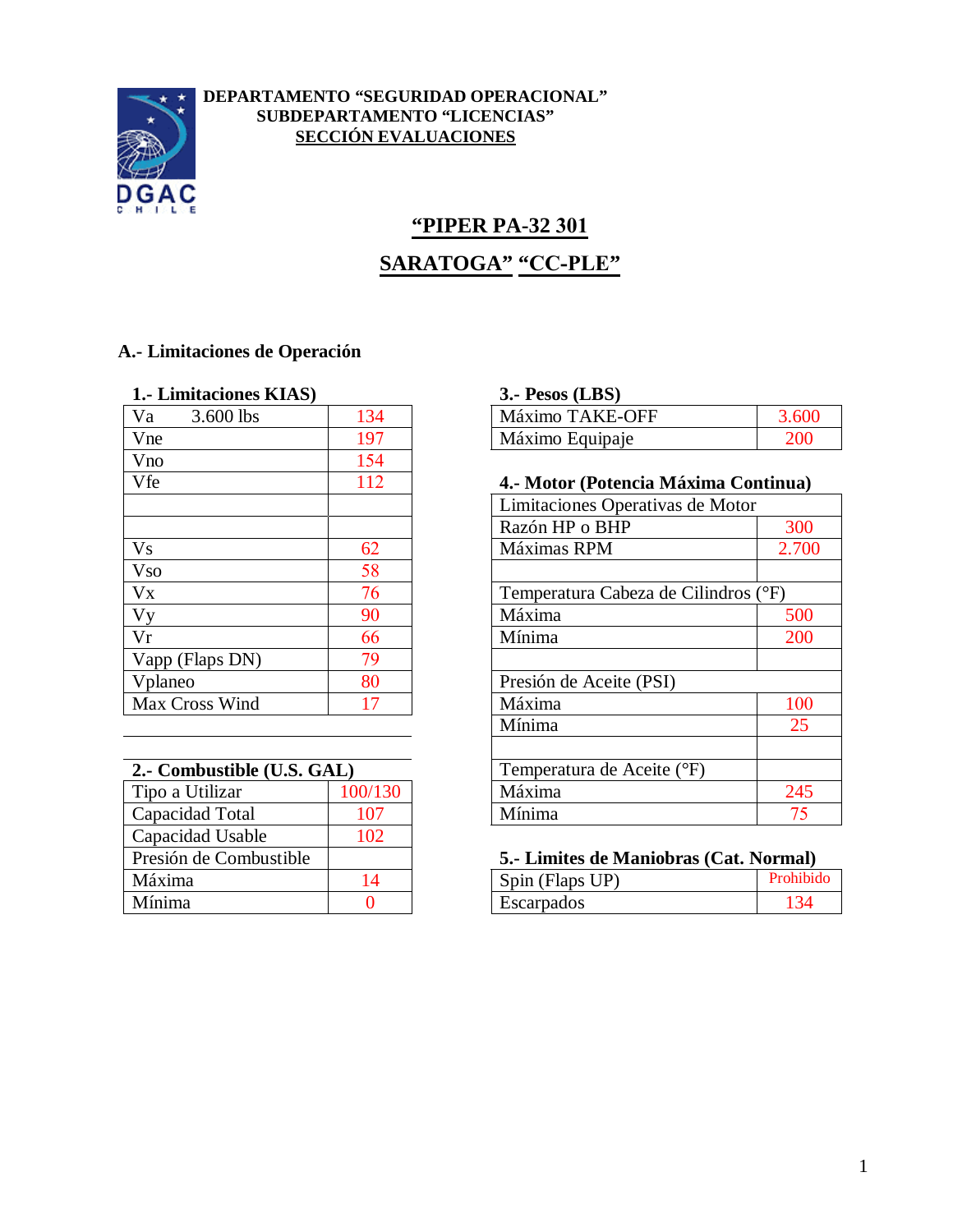# **B.- Emergency Procedure**

# **1.- ENGINE POWER LOSS DURING TAKEOFF (Airplane on ground)**

#### **a.- If sufficient runway remains:**

| Throttle            | <b>CLOSED</b> |
|---------------------|---------------|
| <b>Brakes</b>       | <b>APPLY</b>  |
| Land straight ahead |               |

## **b.- If not sufficient runway remains:**

| Throttle             | <b>CLOSED</b>       |
|----------------------|---------------------|
| Mixture              | <b>IDLE CUT OFF</b> |
| Master/ALT           | <b>OFF</b>          |
| <b>Fuel Selector</b> | <b>CLOSED</b>       |
| Magnetos             | <b>OFF</b>          |
| <b>Brakes</b>        | <b>AS REQUIRED</b>  |

#### **2.- ENGINE POWER LOSS DURING TAKEOFF (Airplane in Flight)**

# **a.- If sufficient runway remains:** Flaps Throttle Land straight ahead FULL CLOSED

# **b.- If not sufficient runway remains:**

| Airspeed             | 80 KIAS                  |
|----------------------|--------------------------|
| <b>Fuel Selector</b> | <b>SWITCH OTHER TANK</b> |
| Electric Fuel Pump   | ON                       |
| Mixture              | <b>RICH</b>              |
| Alternate Air        | <b>OPEN</b>              |